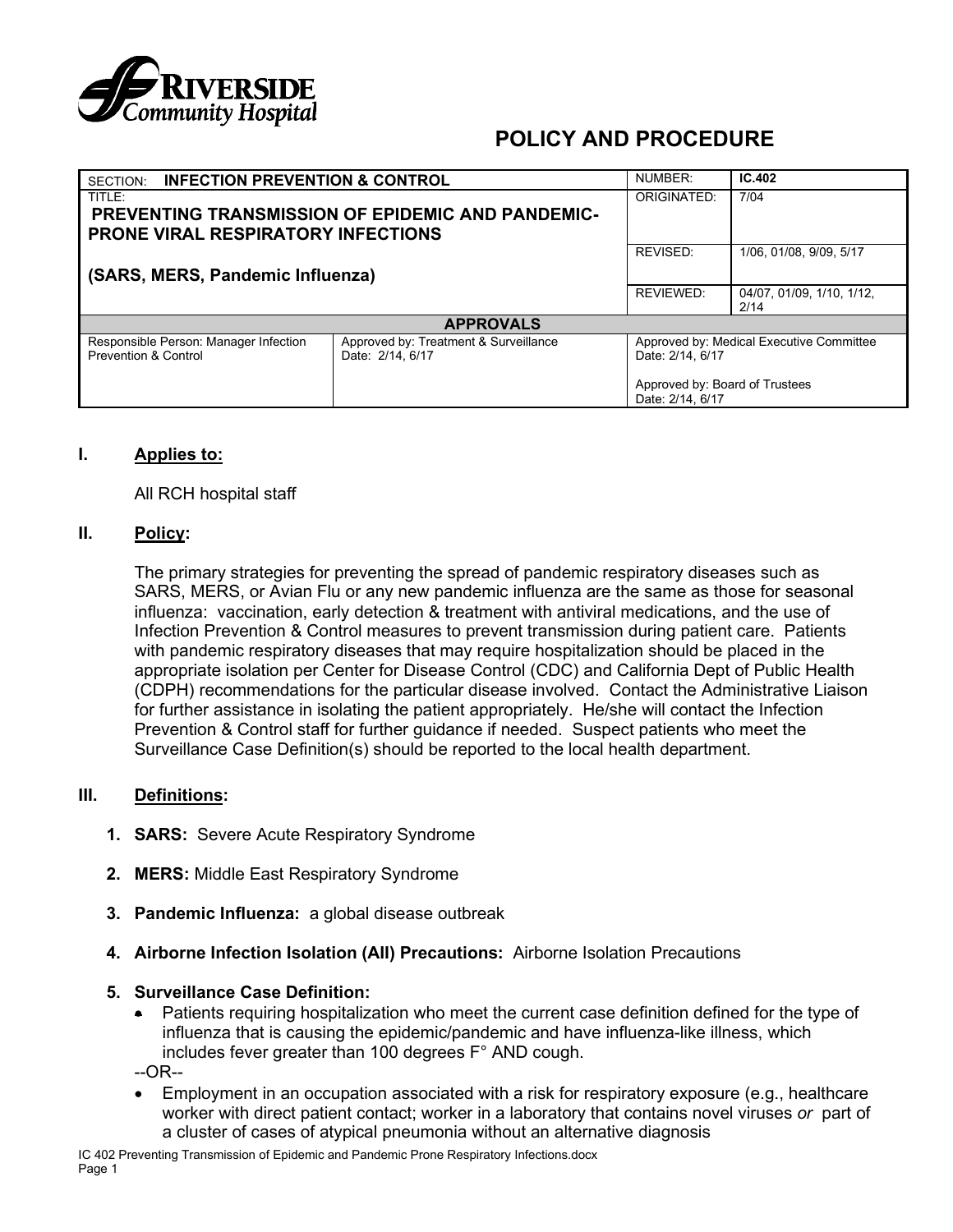

#### **IV. General Framework**

#### **A. Surveillance and triage**

- 1. Screen patients using the Surveillance Case Definition criteria.
- 2. Be alert for clusters of pneumonia among two or more healthcare workers who work in the same facility.
- 3. Visual alerts will be posted at all facility public entrances instructing patients to inform healthcare personnel of lower respiratory symptoms when they first register for care and to practice respiratory hygiene/cough etiquette.
- 4. Clinicians should promptly report a potential novel respiratory case to Infection Control at \*83482, and the Riverside County Health Department – daytime phone (951) 358-5107 or after hours/emergencies (951) 358-5245.
- 5. In the event of ongoing person-to-person transmission anywhere in the world, Infection Control will:
	- a. regularly update clinicians and intake and triage staff on the status of the pandemic disease transmission locally, nationally, and internationally. Up-to-date information may also be obtained on the internet at [www.flu.org](http://www.flu.org/)
	- b. provide Department Directors and Supervisors with updated training information needed to train intake and triage staff on how to assess for pandemic respiratory disease risks and to use any applicable screening tools.
	- c. provide Department Directors and Supervisors with updated information needed to educate clinical healthcare providers about the signs and symptoms of and current risk factors for pandemic disease (e.g., locations where there is pandemic respiratory disease transmission).
	- d. collaborate with Employee Health to identify, evaluate, and monitor the health of staff and patients who are potentially exposed to pandemic respiratory diseases.
	- e. determine the threshold at which screening of persons entering the facility will be initiated and at what point screening will escalate from passive (e.g., signs at the entrance) to active (e.g., direct questioning).
	- f. collaborate with Administration, Risk Management, Engineering, and Public Health to determine at what point the facility will open a designated "pandemic respiratory disease evaluation center" for evaluation of possible affected patients, to separate potential patients from other patients seeking care at the healthcare facility
	- g. Report cases that meet the screening criteria, in accordance with health department instructions.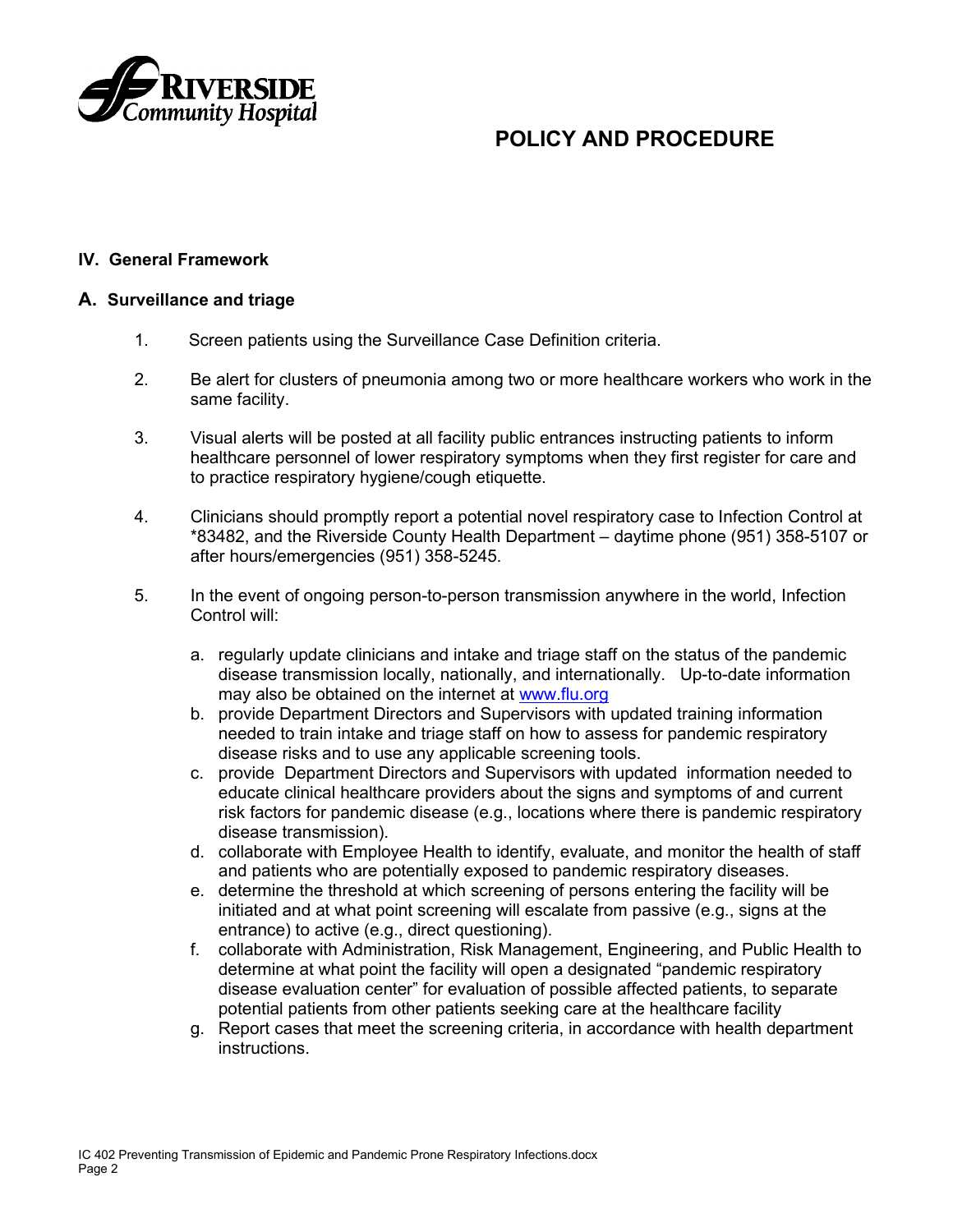

#### **B. Clinical Evaluation of Symptomatic Person**

- 1. In the absence of person-to-person transmission worldwide, diagnosis of pandemic respiratory disease should be considered only in patients who require hospitalization for radiographically confirmed pneumonia (or acute respiratory distress syndrome) of unknown etiology **and** who have an epidemiologic history that raises the suspicion for pandemic respiratory disease. Evaluation of these patients should be done using the attached algorithms.
- 2. In the presence of person-to-person pandemic respiratory disease transmission anywhere in the world, in addition to B.1, all patients with fever or lower respiratory symptoms should be given a mask*.*
- 3. For persons with a high risk of exposure to pandemic respiratory disease, the clinical criteria should be expanded to include, in addition to fever or lower respiratory symptoms, the presence of other early symptoms of disease including:
	- a. myalgia and headache as early symptoms which may precede the onset of fever by 12-24 hours
	- b. diarrhea, sore throat, and rhinorrhea may also be early symptoms of disease
- 4. Potential patients need to be evaluated and managed in a way that protects healthcare workers, other patients, and visitors (See Expanded Precautions for MERS/SARS)).
- 5. Typical symptoms of pandemic respiratory disease may not always be present in elderly patients and those with underlying chronic illnesses. Therefore, the diagnosis should be considered for almost any change in health status when such patients have strong risk factors.
- 6. Assign only trained and respirator fit-tested staff to evaluate possible patients.
- 7. Healthcare workers who have cared for or been exposed to a pandemic respiratory disease patient and who develop symptoms(s) within 1-7 days after exposure or patient care should immediately:
	- a. contact Employee Health, Infection Prevention & Control, or the Administrative **Supervisor**
	- b. be managed as per section F2 of this policy.. Decisions on return to work will be guided by policies or regulations defined by the facility and/or health department on a case-by-case basis.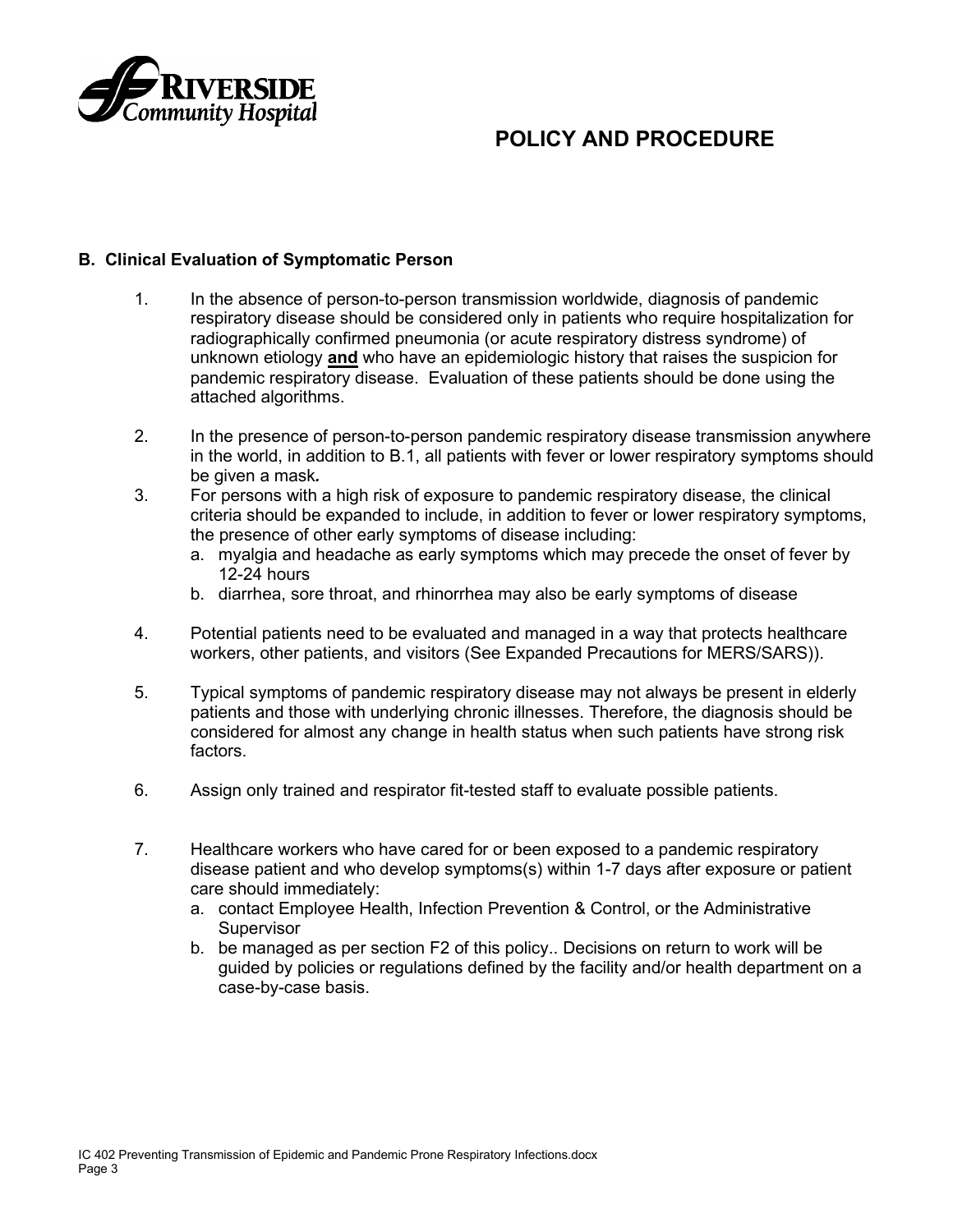

### **C. Infection Control and Respiratory Hygiene/Cough Etiquette**

- 1. Suspected pandemic respiratory disease patients must be cared for with strict adherence to and proper use of standard Infection Control measures, especially hand hygiene and isolation.
- 2. Sick visitors will be sent home*.* When possible, patients with symptoms and pandemic respiratory disease risk factors should be instructed to report to a specified screening and evaluation site such as rooms equipped with portable HEPA filter units or possibly outdoors prior to entering the facility.
- 3. Inform patients and visitors about the importance of respiratory hygiene/cough etiquette practices for preventing the spread of respiratory illnesses by referring them to the signage posted in the facility**.**
- 4. Isolation Precautions for suspected patients includes Standard, Airborne, Droplet, and Contact precautions depending on the type of respiratory disease. (see SARS/MERS algorithm).
- 5. Personal Protective Equipment (PPE) including the use of an N95 or PAPR respirator is required whenever working directly with a suspected pandemic respiratory disease patient or upon entering their isolation room.
- 6. PPE must be donned and removed according to the using the sequence described by the CDC's posters titled "Sequence for Donning PPE" and "Sequence for Removing PPE" Key points to remember are *:*
	- a. PPE must be removed and discarded in the anteroom, or if there is no anteroom at the doorway prior to exiting the room.
	- b. The sequence of removal is gloves first, then goggles or face shield (unless face shield is part of the PAPR), then gown, and finally the respirator.
	- c. When removing PPE, the equipment should be handled towards one's back, which is considered to have the least amount of contamination, removing the back parts first, being careful not to touch the front parts of the equipment.
	- d. the respirator should be removed inside the room at the door. N95 respirators should be disposed after each use unless there is a severe shortage. Guidance on reuse of N-95's will be distributed if there is a need. PAPR hoods and hardware should be removed using freshly gloved hands. Once removed, the PAPRs should be taken directly to a designated area such as a soiled utility room where they can be sprayed with a hospital-approved disinfectant, wiped down (using gloved hands) , and then stowed in a clean area for later reuse. Hand hygiene should be done after disinfecting PAPRs.
	- e. Hand hygiene should be done immediately after removing all PPE, prior to leaving the isolation room and whenever there is a possibility that hands may have become contaminated.
	- f. Infection Prevention & Control, Employee Health, or a departmental designee will provide training on proper use of PPE prior to initial use and on an ongoing basis.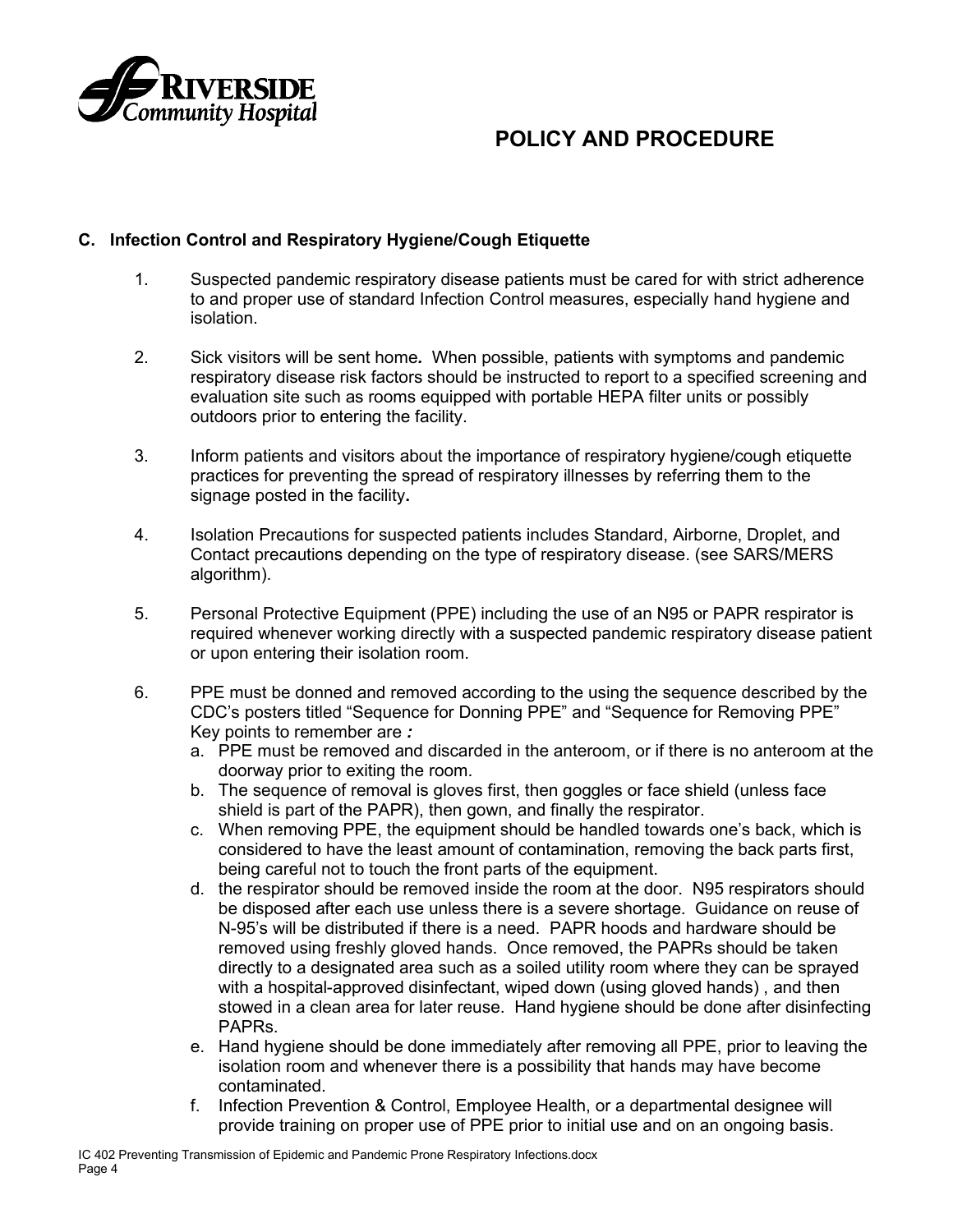

g. Infection Prevention & Control, Employee Health and Departmental Managers/Supervisors will be responsible for monitoring staff for appropriate use of PPE and observance of isolation precautions. Retraining will be provided if deficiencies of proper technique are observed.

### **D. Patient Placement, Isolation, and Cohorting**

- 1. Possible pandemic respiratory disease patients will be masked, triaged, evaluated, diagnosed, and isolated in negative air rooms as soon as possible.
- 2. It is preferable to place patients with known or suspected novel diseases in a room with negative air pressure. Follow current CDC, state, or local guidelines on the type of pandemic respiratory disease for further guidance.
- 3. Rooms that can be made to have negative air pressure through the use of portable HEPA filter units are also acceptable to admit patients into.
- 4. If there are no negative air pressure rooms available and/or a need to concentrate Infection Control efforts and resources, patients may be cohorted on a floor in single room
- 5. Admit patients only when medically indicated or if appropriate isolation in the community is not possible.
- 6. If a patient with pandemic respiratory disease symptoms and risk factors does not meet the criteria for admission and is to be sent home, discuss the case with the health department to ensure adequate home isolation and follow-up. Report cases to the local health department and Licensing & Certification as required.
- 7. Limit patient movement and transport outside the isolation room to medically necessary purposes. Whenever possible, use portable equipment to perform x-rays and other procedures in the patient's room.
- 8. If transport or movement is necessary, ensure that the patient wears a surgical mask, puts on a clean patient gown, and performs hand hygiene before leaving the room. If a mask cannot be tolerated (e.g., due to the patient's age or deteriorating respiratory status), apply the most practical measures to contain respiratory secretions.
- 9. Limit contact between pandemic respiratory disease patients and others by using less traveled hallways and elevators when possible.
- 10. Limit the amount of patient-care equipment brought into the room to only what is medically necessary. Provide each patient with patient-dedicated equipment. If equipment must be used that is shared between patients, make sure that the equipment is thoroughly disinfected with the appropriate hospital approved disinfectant.
- 11. Limit staff to the number sufficient to meet patient-care needs.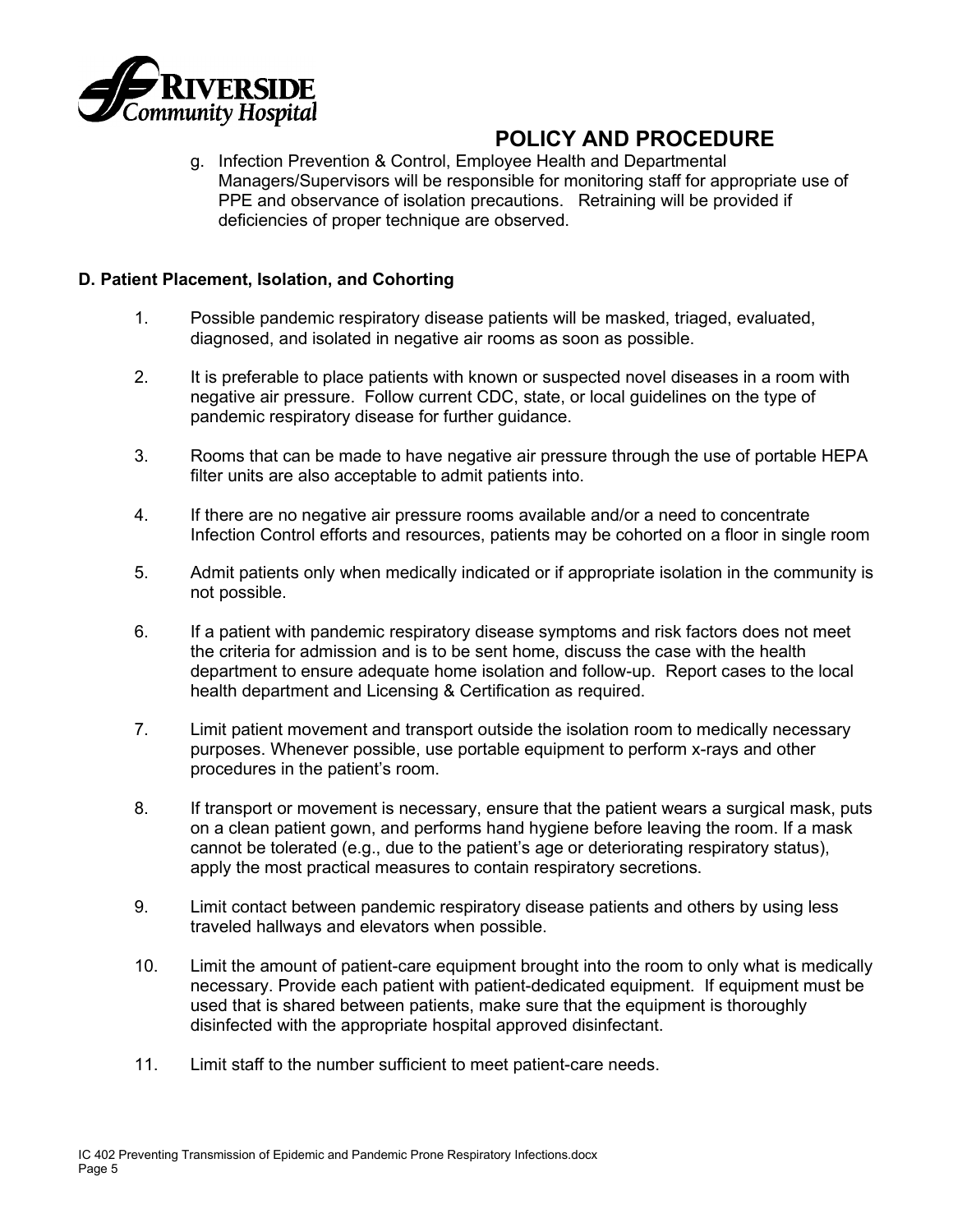

- 12. Medical waste has not been implicated in the transmission of pandemic respiratory disease. Therefore, no special handling procedures are recommended for this type of contaminated medical waste.
- 13. Limit visits to patients with known or possible disease to persons who are necessary for the patient's emotional well being and care. Instruct visitors on use of PPE and other precautions (e.g., hand hygiene, limiting surfaces touched) while in the patient's room.

### **E. Engineering and Environmental Controls**

- 1. Engineering and Infection Prevention & Control will monitor negative air pressure rooms to ensure they are functioning properly.
- 2. Determine how non-Airborne Isolation rooms designated for pandemic respiratory disease patient care might be modified to achieve appropriate airflow direction and/or air exchanges.
- 3. Determine the best location in the hospital for a pandemic respiratory disease unit in which patients and the staff caring for them can be cohorted. Determine how to modify existing rooms/units/floors as needed to meet the engineering requirements for this type of unit.
- 4. Determine needed ventilation, imaging, laboratory, and restroom facilities, water supply, etc., for the evaluation center.
- 5. Determine appropriate traffic routes and modes of transport for patients who must be transported from the evaluation center to the healthcare facility
- 6. Designate an environmental/housekeeping specialist to verify that cleaning and disinfection methods and staff are appropriately prepared to provide patient care to those affected with pandemic disease at the facility.

### **F. Exposure Reporting and Evaluation**

- 1. High risk unprotected exposure occurs when a healthcare worker is in a room or patient-care area with a pandemic disease patient during a high-risk procedure and the recommended Infection Control precautions are either absent or breached. If a healthcare worker has an unprotected high-risk exposure but has no symptoms of disease, the worker:
	- a. Should be evaluated for signs and symptoms based on CDC or CDPH guidelines.
	- b. Because a healthcare worker with an unprotected high-risk exposure has been exposed to a known pandemic respiratory disease patient, the worker should be monitored not only for fever or lower respiratory symptoms but also for the presence of the other early symptoms of disease (subjective fever, chills, rigors, myalgia, headache, diarrhea, sore throat, rhinorrhea).
	- c. Decisions regarding activity restrictions (e.g., quarantine, home/work restrictions) outside the facility should be discussed with the health department.
- 2. Low risk unprotected exposure occurs when a healthcare worker is in a room or patient-care area with a pandemic respiratory disease patient (not during a high-risk procedure) and the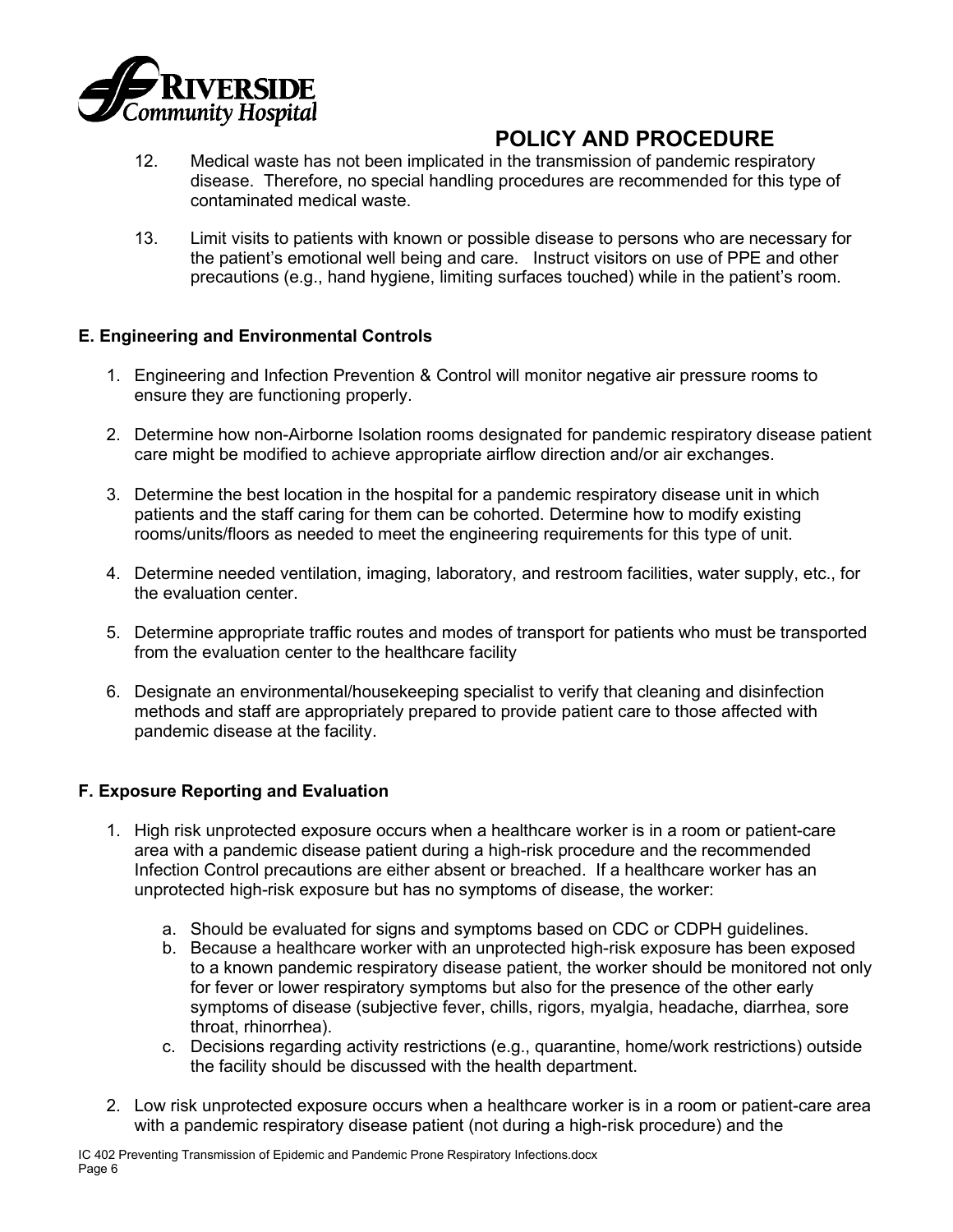

recommended Infection Control precautions are either absent or breached. After a low risk exposure the healthcare worker need not be excluded from duty, but should be monitored and be subject to activity restrictions as F.1.b and F.1.c above.

- 3. Healthcare workers who develop symptoms during the follow-up period should:
	- a. Contact Infection Prevention & Control, Employee Health, or a designee in each facility where they work -- and --
	- b. Be evaluated in accordance with directions in sections F1 and F2.

### **G. Staffing needs and personnel policies**

- 1. Determine if staff need to be cohorted with the type of pandemic patients that are being seen. If cohorting is necessary, determine the minimum number and categories of personnel needed to care for a single patient or a small group of patients on a given day. Determine whether a small group of staff, including ancillary staff (perhaps divided into multiple teams), could be assigned the responsibility for providing initial care for pandemic disease patients. If no cohorting is necessary, then continue regular staffing plan.
- 2. Determine how staffing needs will be met as the number of pandemic disease patients and/or staff become ill or are quarantined.
- 3. Ensure the availability of a sufficient number of infection control practitioners to allow for daily monitoring and assessment of all pandemic disease patient-care areas.
- 4. When patients are isolated, staff members are to monitor and reinforce compliance with PPE measures.
- 5. Healthcare workers should be informed that they are expected to follow all Infection Prevention & Control and Public Health recommendations and that these recommendations may change as an outbreak progresses.
- 6. Criteria for work restrictions for healthcare workers will follow current recommendations by the CDC and CDPH.
- 7. A system for follow-up of healthcare workers following unprotected exposures to pandemic disease patients will be developed by Infection Prevention & Control and Employee Health according do CDC, CDPH, and local health department guidelines for the particular disease.
- 8. Healthcare workers will be instructed to notify Employee Health if they are working for other facilities providing care to pandemic disease patients.
- 9. A "working quarantine" may be considered as an exposure-management tool to ensure adequate staffing levels. Healthcare workers on working quarantine should travel only between home and the healthcare facility for the duration of the restriction.

#### **H. Access controls**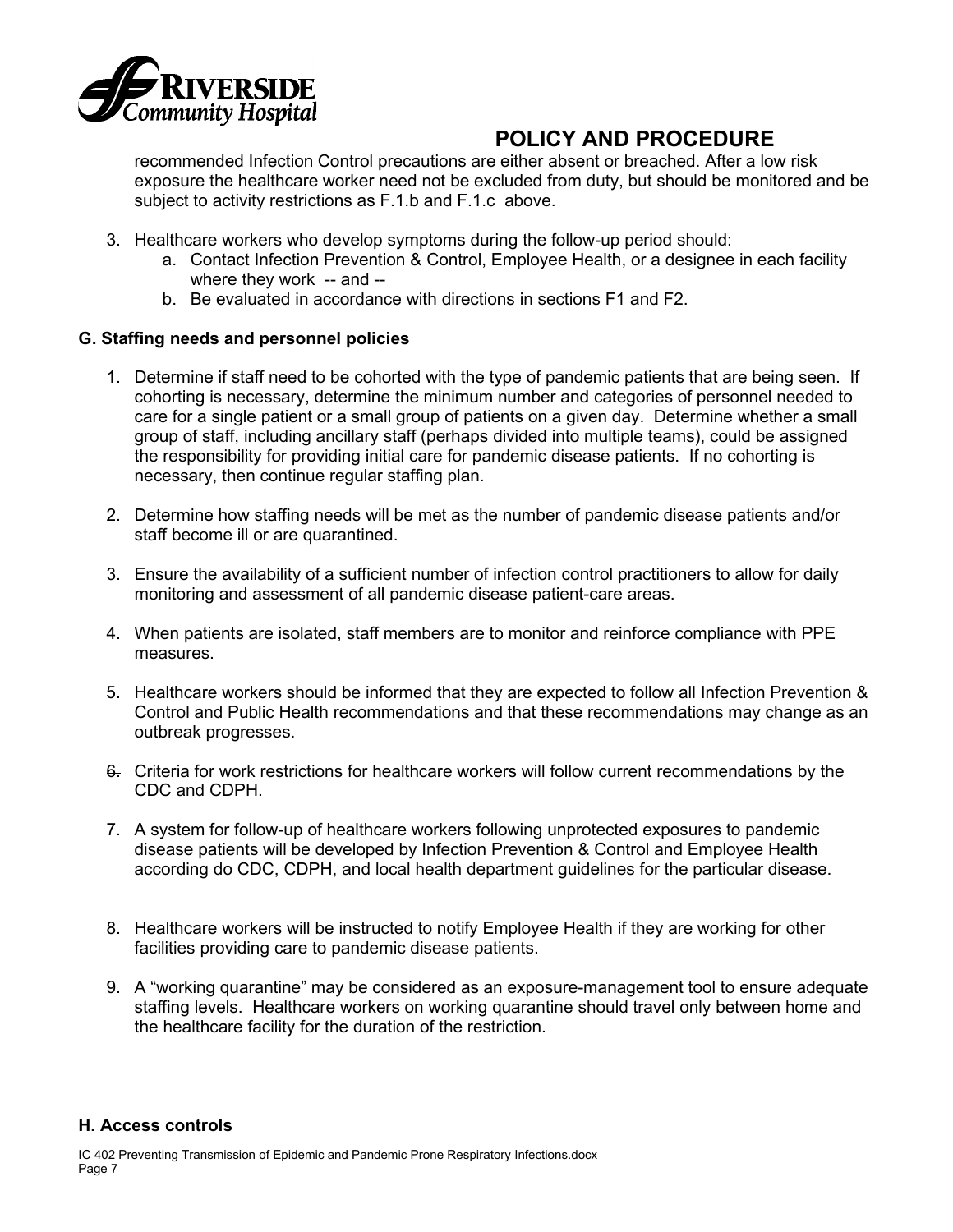

- 1. In the event of a known or suspected pandemic event, access to the facility may be limited as directed by Public Health.
- 2. Limitation of access to the facility will be carried out as described in the Disaster Preparedness Plan.

### **I. Supplies and equipment**

- 1. A determination will be made of the availability of and the anticipated need for supplies and equipment that would be used in a pandemic disease outbreak. Examples would include hand hygiene supplies, respirators, goggles, faces shields, gowns, gloves, surgical masks, ventilators, portable HEPA filtration units, and portable x-ray units.
- 2. Establish contingency plans in the event of limited supplies.

#### **J. Communication and reporting.**

- 1. The Health Department should be contacted as early as possible when a pandemic disease case is suspected. The hospital will follow directions by CDPH and local health department regarding ongoing reporting.
- 2. The Infection Prevention & Control Department will serve as coordinator to assist with planning and response efforts and serve as the facility's point of contact for communication internally and externally, along with the facility's Public Information Officer. The Public Information Officer will work with the Infection Prevention & Control Department or designee to ensure clarity and accuracy of any release of information.
- 3. Regular communications with the Health Department will be conducted about pandemic disease related activities.
- 4. Depending on the extent of the pandemic, or type of disease, a reporting process to review discharge planning of pandemic disease patients and information on exposed patients and healthcare workers with Public Health may need to be established.
- 5. The Health Department will provide direction as to which lab specimens will need to be obtained.
- 6. Updates will be provided to the Infection Prevention & Control and Employee Health staff and Administration regarding pandemic disease activity in the facility and the community. The frequency of these updates will be done according to the severity of the event.
- 7. Communication regarding events at RCH will follow the Disaster Preparedness Plan to include:
	- a. internal notification and communication with patients and healthcare workers
	- b. external communication with media and the public, coordinated with local public health officials
	- c. developing templates for frequently asked questions, notification, press releases, and other communication tools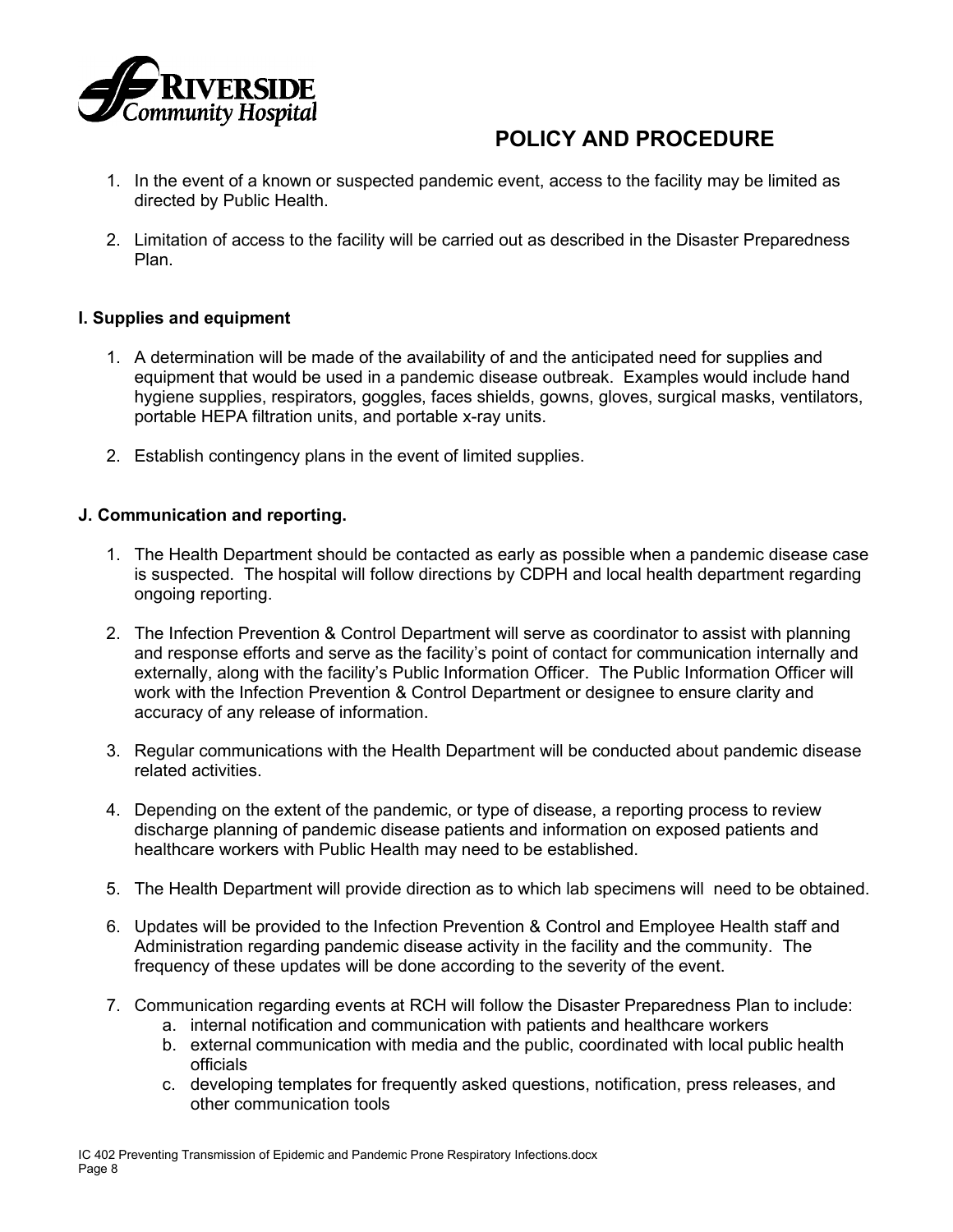

- 8. Consider establishing a pandemic disease hotline for public inquiries.
- **III. Procedure:**

N/A

**IV. Exceptions/Clinical Alerts:** None

### **V. References:**

CDC flu website,<http://www.flu.gov/professional/hospital/index.html>

CDC's Public Health Guidance for Community-Level Preparedness and Response to SARS Version 2 (January 8, 2004) found at the following website: <https://www.cdc.gov/sars/guidance/index.html>

The CDC's pandemic flu plan <https://www.cdc.gov/flu/pandemic-resources/index.htm>

CDC Middle East Respiratory Syndrome Resources for Preparedness (July 13, 2016) found at the following website: [https://www.cdc.gov/coronavirus/mers/preparedness/resources](https://www.cdc.gov/coronavirus/mers/preparedness/resources-preparedness.html)[preparedness.html](https://www.cdc.gov/coronavirus/mers/preparedness/resources-preparedness.html)

CDC Guidelines for Isolation Precautions, 2007

California Dept Health Services: Pandemic Influenza Preparedness & Response Plan, 9/08/2006

TJC Standards

### **VI: Attachments:**

### **SARS/MERS ALGORITHM**

Patient presents to the Emergency Dept. or other Hospital department

Use SARS/MERS screening criteria (CDC case definition) Patient must have--

- Measured temp greater than 100.4 F **AND**
- One or more clinical findings of respiratory illness (i.e. cough, shortness of breath, difficulty breathing, hypoxia, or radiographic findings of either pneumonia or acute respiratory distress syndrome **AND**

**One of the following-----**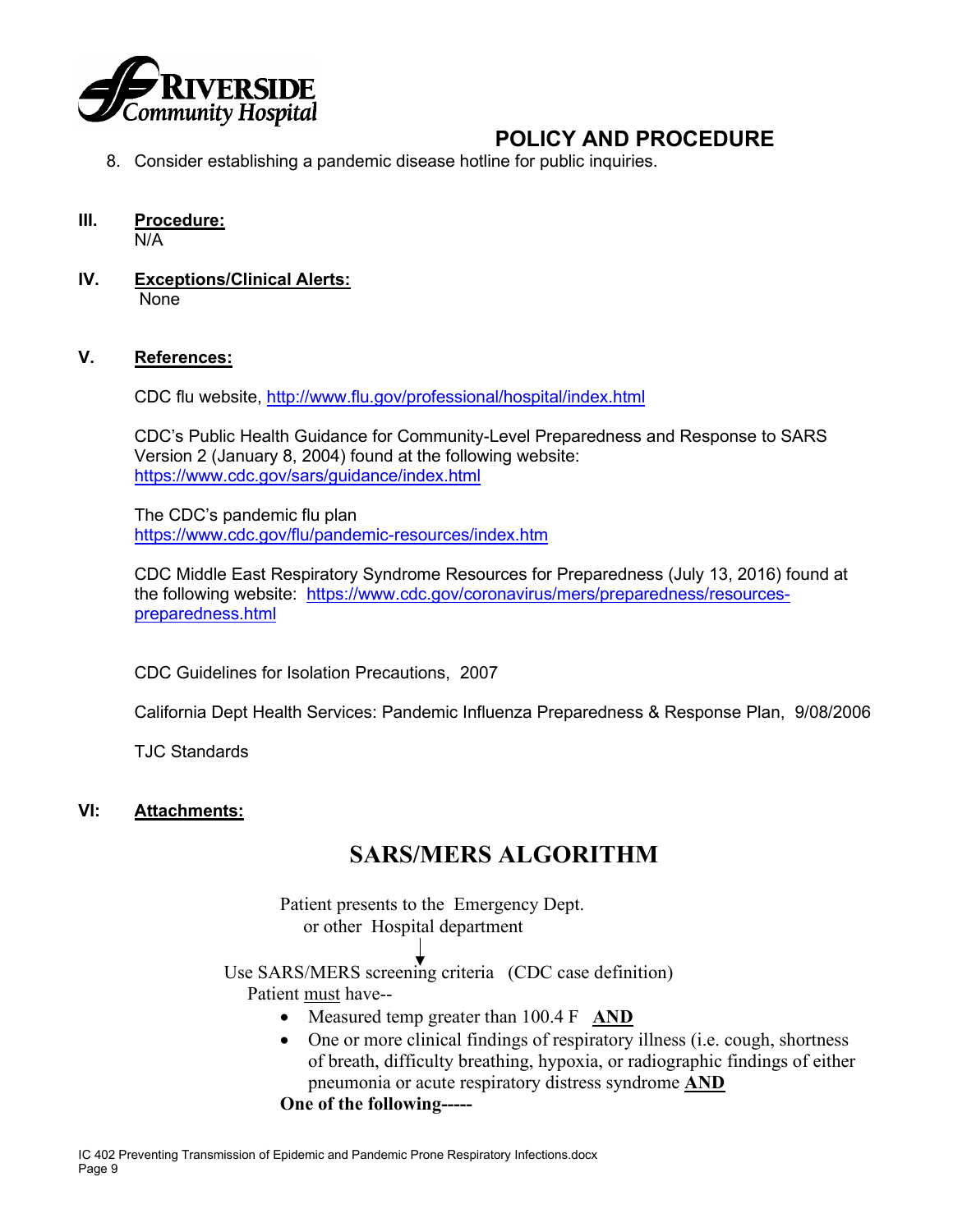

### **1. SARS**

- Travel-- includes transit in an airport in an area with documented or suspected community transmission of SARS (areas with documented or suspected transmission are: Mainland China and Hong Kong, Hanoi, Vietnam, and Singapore, Canada **OR**
- Close contact (having cared for, having lived with, or having direct contact) with respiratory secretions and/or body fluids of a patient known to be suspect SARS case.

### **2. MERS**

- Travel a history of travel from countries in or near the Arabian Peninsula within 14 days before symptom onset, or close contact with a symptomatic traveler who developed fever and acute respiratory illness (not necessarily pneumonia) within 14 days after traveling from countries in or near the Arabian Peninsula **OR**
- Close contact (having cared for, having lived with, or having direct contact) with a confirmed MERS case while the case was ill **OR**
- A member of a cluster of patients with severe acute respiratory illness requiring hospitalization of unknown etiology in which MERS-CoV is being evaluated, in consultation with the local health department.



### **Immediately place patient into negative pressure room**

• **All staff entering the room must wear eye goggles, N95 mask, gowns and gloves Paper trays will be used for food. Linen and trash are handled in the normal fashion. Use only dedicated equipment for this patient. If a patient must leave a room for a procedure, then a surgical mask will be placed on the patient. If going in an elevator, all persons in the elevator must wear an N95 mask.**